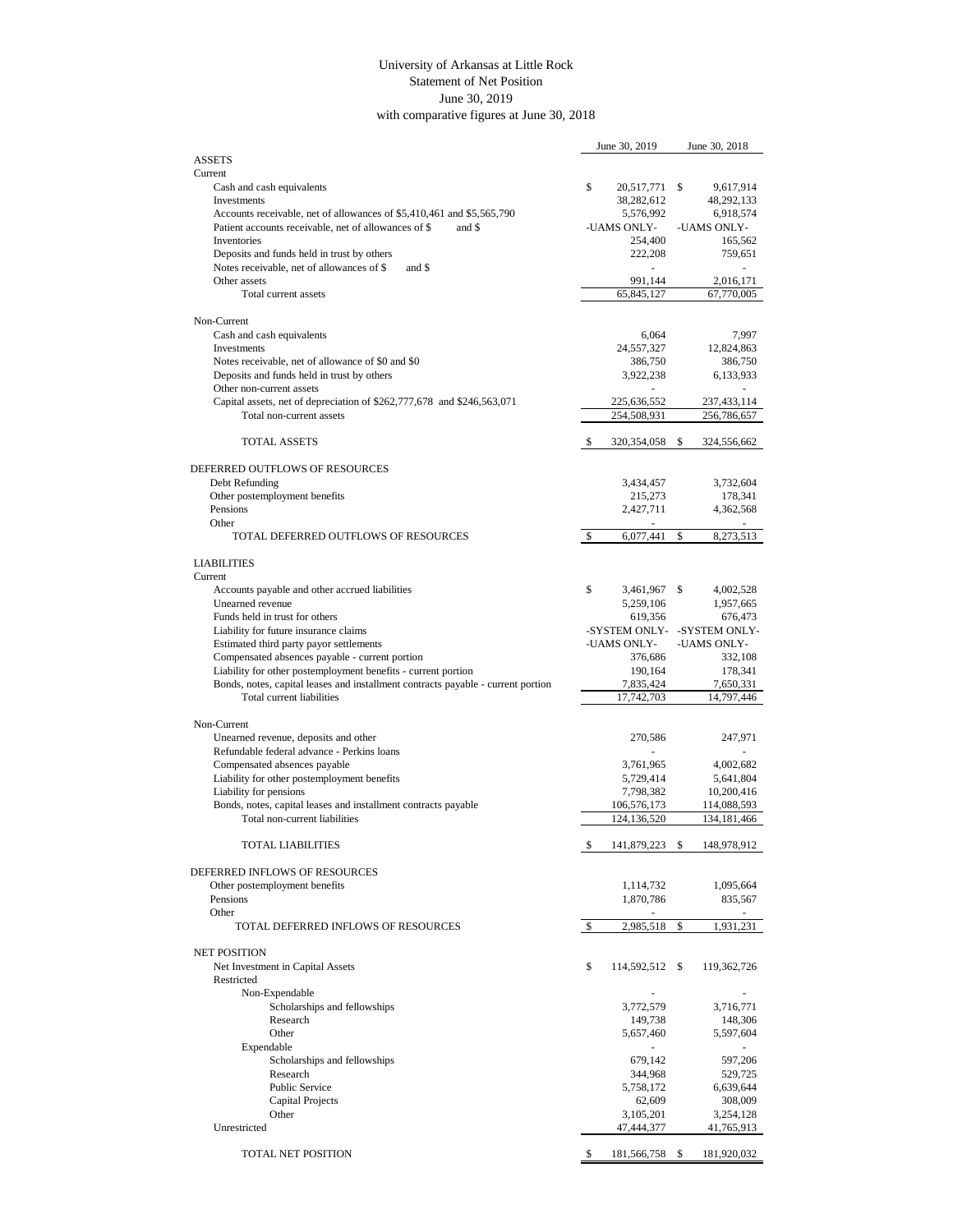## with comparative figures for 2018 University of Arkansas at Little Rock Statement of Revenues, Expenses and Changes in Net Position For The Year Ended June 30, 2019

|                                                                                        | Year Ended               | Year Ended                  |
|----------------------------------------------------------------------------------------|--------------------------|-----------------------------|
| <b>Operating Revenues</b>                                                              | June 30, 2019            | June 30, 2018               |
| Student tuition & fees, net of scholarship allowances of \$25,841,537 and \$29,246,528 | \$<br>43,271,993         | $\mathbb{S}$<br>45,434,242  |
| Patient services, net of contractual allowances of \$<br>and \$                        | --UAMS ONLY--            | --UAMS ONLY--               |
| Federal and county appropriations                                                      |                          |                             |
| Federal grants and contracts                                                           | 16,042,166               | 16,782,598                  |
| State and local grants and contracts                                                   | 7,088,806                | 8,624,222                   |
| Non-governmental grants and contracts                                                  | 1,808,702                | 1,822,928                   |
| Sales and services of educational departments                                          | 1,296,586                | 1,855,564                   |
| Insurance plan                                                                         |                          | -SYSTEM ONLY- -SYSTEM ONLY- |
| Auxiliary enterprises                                                                  |                          |                             |
| Athletics, net of scholarship allowances of \$1,338,649 and \$1,610,927                | 3,990,480                | 4,754,505                   |
| Housing/food service, net of scholarship allowances of \$2,997,255 and \$3,580,690     | 5,167,071                | 5,669,521                   |
| Bookstore, net of scholarship allowances of \$112,332 and \$119,954                    | 188,605                  | 195,792                     |
| Other auxiliary enterprises, net of scholarship allowances of \$0 and \$0              | 1,780,033                | 1,619,054                   |
| Other operating revenues                                                               | 1,993,230                | 1,831,190                   |
| Total operating revenues                                                               | 82,627,672               | 88,589,616                  |
|                                                                                        |                          |                             |
| <b>Operating Expenses</b>                                                              |                          |                             |
| Compensation and benefits                                                              | 112,758,241              | 117,242,852                 |
| Supplies and services                                                                  | 40,250,836               | 48,130,817                  |
| Scholarships and fellowships                                                           | 9,851,415                | 9,177,823                   |
| Insurance plan                                                                         |                          | -SYSTEM ONLY- -SYSTEM ONLY- |
| Depreciation                                                                           | 17,130,278               | 16,783,347                  |
| Total operating expenses                                                               | 179,990,770              | 191,334,839                 |
|                                                                                        |                          |                             |
| Operating income (loss)                                                                | (97, 363, 098)           | (102, 745, 223)             |
| Non-Operating Revenues (Expenses)                                                      |                          |                             |
| State appropriations, net of Medicaid match payments of \$ and \$                      | 68,330,942               | 68,134,066                  |
| Property and sales tax                                                                 |                          |                             |
| Federal grants                                                                         | 16,427,085               | 16,088,788                  |
| State and local grants                                                                 | 6,399,643                | 7,029,533                   |
| Non-governmental grants                                                                | 1,117,983                | 1,231,756                   |
| Gifts                                                                                  | 6,366,221                | 4,514,343                   |
| Investment income (net)                                                                | 2,445,713                | 1,142,844                   |
| Interest and fees on capital asset-related debt                                        | (4,095,572)              | (4,112,814)                 |
| Gain (loss) on disposal of assets                                                      | (17, 863)                | (94, 037)                   |
| Other                                                                                  | $\overline{\phantom{a}}$ | (104, 176)                  |
| Net non-operating revenues                                                             | 96,974,152               | 93,830,303                  |
| Income before other revenues and expenses                                              | (388, 946)               | (8,914,920)                 |
|                                                                                        |                          |                             |
| Other Changes in Net Position                                                          |                          |                             |
| Capital appropriations                                                                 |                          |                             |
| Capital grants and gifts                                                               | 250,269                  | 593,122                     |
| Adjustments to prior year revenues and expenses                                        | (214, 597)               |                             |
| Extraordinary item-pollution remediation                                               |                          |                             |
| Other                                                                                  |                          |                             |
| Total other revenues and expenses                                                      | 35,672                   | 593,122                     |
|                                                                                        |                          |                             |
| Increase (decrease) in net position                                                    | (353, 274)               | (8,321,798)                 |
| Net Position, beginning of year                                                        | 181,920,032              | 191,913,153                 |
| Cumulative effect of GASB No. 75 adoption                                              |                          | (1,671,323)                 |
| <b>Restatements</b>                                                                    |                          |                             |
| Net Position, beginning of year, restated                                              | 181,920,032              | 190,241,830                 |
|                                                                                        |                          |                             |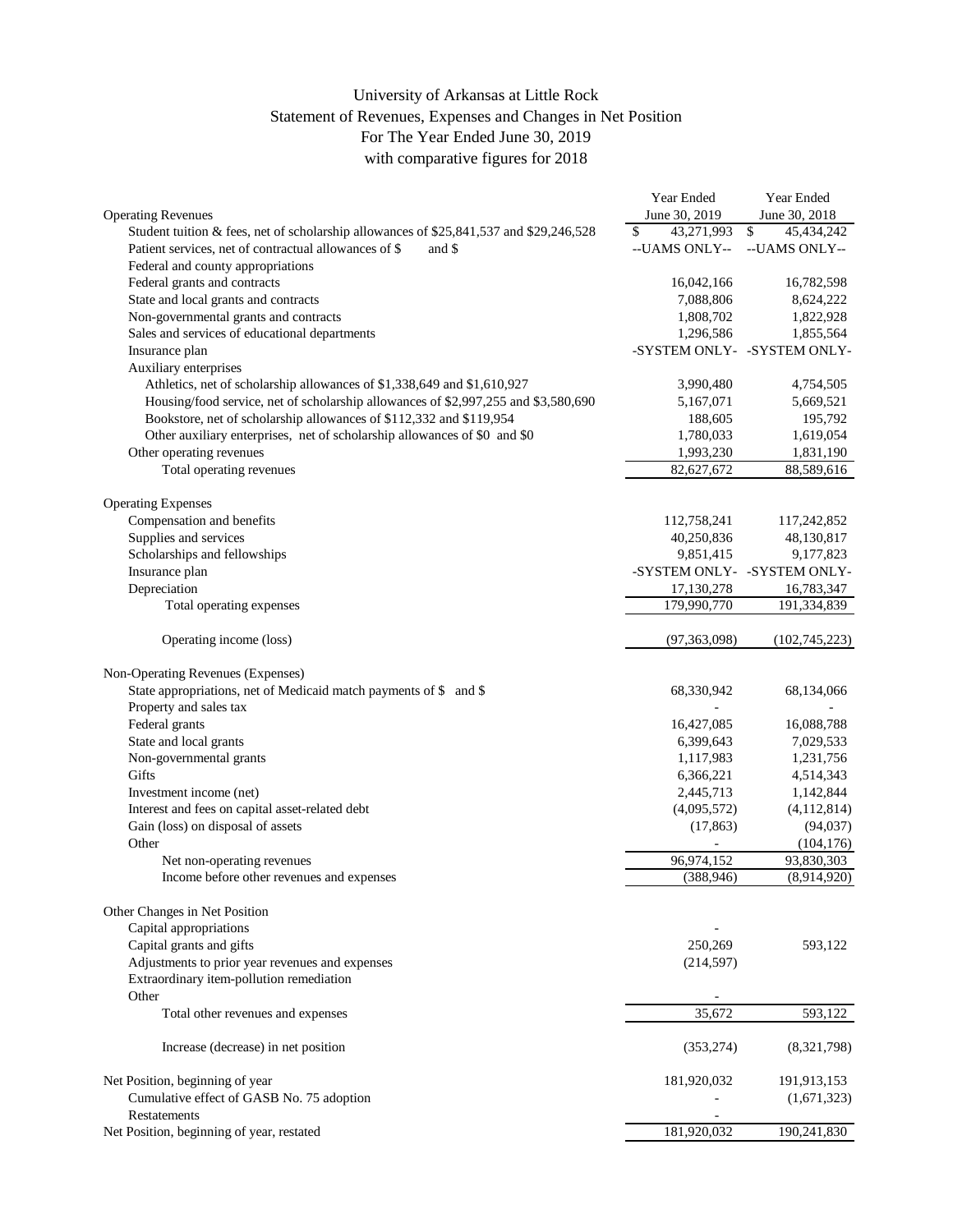## For The Year Ended June 30, 2019 Statement of Cash Flows - Direct Method University of Arkansas at Little Rock with comparative figures for 2018

|                                                                      | Year Ended                  | Year Ended               |
|----------------------------------------------------------------------|-----------------------------|--------------------------|
| Cash Flows from Operating Activities                                 | June 30, 2019               | June 30, 2018            |
| Student tuition and fees (net of scholarships)                       | 46,126,868<br>\$            | \$<br>47,126,143         |
| Patient and insurance payments                                       | ---UAMS ONLY-               | ---UAMS ONLY-            |
| Federal and county appropriations                                    | $\sim$                      |                          |
| Grants and contracts                                                 | 26,358,829                  | 27,813,204               |
| Collection of loans and interest                                     |                             |                          |
| Insurance plan receipts                                              | -SYSTEM ONLY- -SYSTEM ONLY- |                          |
| Auxiliary enterprise revenues:                                       |                             |                          |
| Athletics                                                            | 3,802,831                   | 4,668,145                |
| Housing and food service                                             | 5,149,752                   | 4,612,972                |
| <b>Bookstore</b>                                                     | 188,605                     | 195,793                  |
| Other auxiliary enterprises                                          | 1,714,952                   | 1,622,321                |
|                                                                      |                             |                          |
| Payments to employees                                                | (90,069,216)                | (92, 938, 365)           |
| Payment of employee benefits                                         | (22, 248, 189)              | (23, 189, 144)           |
| Payments to suppliers                                                | (39, 849, 364)              | (49,952,316)             |
| Loans issued to students                                             | ÷,                          |                          |
| Scholarships and fellowships                                         | (9,851,415)                 | (9,177,823)              |
| Payments of insurance plan expenses                                  | -SYSTEM ONLY- -SYSTEM ONLY- |                          |
| Other receipts (payments)                                            | 4,006,296                   | 4,295,104                |
| Net cash provided (used) by operating activities                     | (74,670,051)                | (84,923,966)             |
|                                                                      |                             |                          |
| Cash Flows from Noncapital Financing Activities                      |                             |                          |
| State appropriations                                                 | 68,330,941                  | 68,134,066               |
| Property and sales tax                                               |                             |                          |
| Gifts and grants for other than capital purposes                     | 30,310,932                  | 28,864,420               |
| Repayment of loans                                                   |                             |                          |
| Direct Lending, Plus and FFEL loan receipts                          | 51,364,332                  | 55,659,058               |
| Direct Lending, Plus and FFEL loan payments                          | (51, 517, 616)              | (55, 721, 615)           |
| Other agency funds - net                                             | 96,168                      | 217,357                  |
| Refunds to grantors                                                  |                             |                          |
|                                                                      |                             |                          |
| CANNOT USE 'OTHER'--MUST DEFINE -- INSERT LINES AS NEEDED            |                             |                          |
| Net cash provided (used) by noncapital financing activities          | 98,584,757                  | 97,153,286               |
|                                                                      |                             |                          |
| Cash Flows from Capital and Related Financing Activities             |                             |                          |
| Distributions from debt proceeds                                     | 2,857,433                   | 2,105,249                |
| Capital appropriations                                               |                             |                          |
| Capital grants and gifts                                             |                             | 391,065                  |
| Property taxes - capital allocation                                  |                             |                          |
| Proceeds from sale of capital assets                                 |                             |                          |
| Purchases of capital assets                                          | (4,876,760)                 | (15,074,212)             |
| Payment of capital related principal on debt                         | (6,953,164)                 | (5,713,238)              |
| Payments of capital related interest and fees                        | (4,654,323)                 | (3,989,459)              |
| Insurance proceeds                                                   | ÷,                          | $\overline{\phantom{a}}$ |
| Payments to/from trustee for reserve                                 |                             |                          |
| Debt Issuance Expense                                                |                             | (104, 176)               |
| CANNOT USE 'OTHER'--MUST DEFINE -- INSERT LINES AS NEEDED            |                             |                          |
| Net cash provided (used) by capital and related financing activities | (13,626,814)                | (22, 384, 771)           |
|                                                                      |                             |                          |
| Cash Flows from Investing Activities                                 |                             |                          |
| Proceeds from sales and maturities of investments                    |                             |                          |
| Investment income (net of fees)                                      | 101,994                     | 113,748                  |
|                                                                      | 1,140,046                   | 986,698                  |
| Purchases of investments                                             | (632,008)                   | (593,990)                |
| Net cash provided (used) by investing activities                     | 610,032                     | 506,456                  |
|                                                                      |                             |                          |
| Net increase (decrease) in cash                                      | 10,897,924                  | (9,648,995)              |
|                                                                      |                             |                          |
| Cash, beginning of year                                              | 9,625,911                   | 19,274,906               |
| Cash, beginning of year                                              |                             |                          |
|                                                                      |                             |                          |
| Cash, end of year                                                    | 20,523,835<br>\$            | $\sqrt{2}$<br>9,625,911  |
|                                                                      |                             |                          |